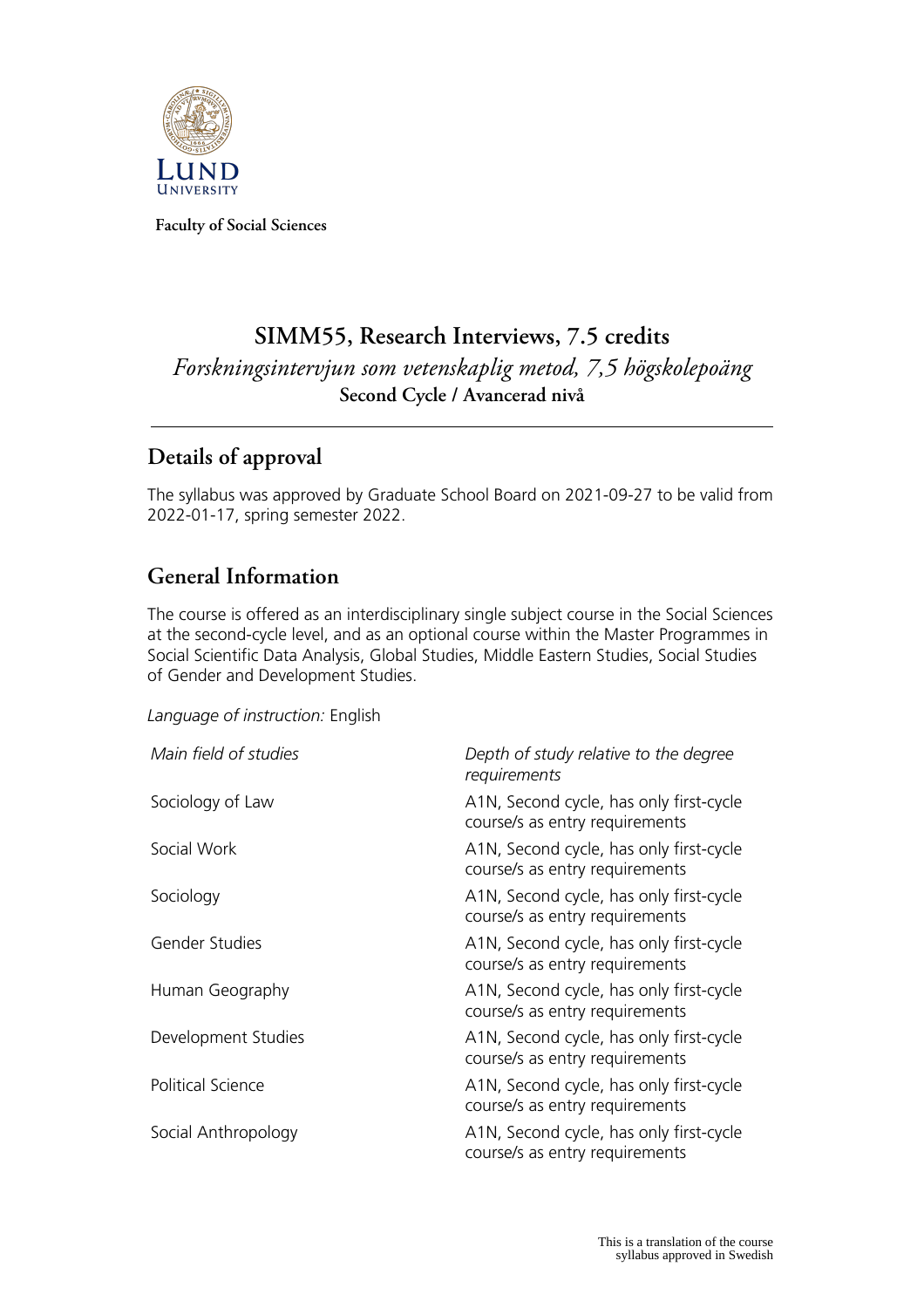### **Learning outcomes**

Upon completion of the course, the student shall be able to:

#### **Knowledge and understanding**

- demonstrate their theoretical understanding of research interviews;
- differentiate research interviews from other qualitative research methods in social science;
- identify the type of research questions that are suitable for drawing on interviewing as a research method;
- discuss research interviews as a research method in relation to different epistemologies;
- compare and contrast different types of research interviews.

#### **Competence and skills**

- design and plan research interviews;
- construct an interview guide;
- conduct focus group interviews;
- conduct in-depth interviews;
- conduct online interviews;
- analyse interview data.

#### **Judgement and approach**

- critically assess ethical issues related to research interviews;
- critically assess specific ethical issues related to interviewing individuals in vulnerable situations;
- critically reflect on the role of the interviewer in the interview process;
- critically reflect upon strengths and weaknesses of research interviews as a method of data collection in social science.

### **Course content**

The course provides a theoretical understanding of and practical training in the research interview method. The aim of the course is to provide the student with the tools they need to design, plan and execute a scientific study using the research interview method. The focus of the course is on conducting interviews, the role of the interviewer/moderator, the relationship between the interviewer and the interviewees, and practical circumstances in planning and conducting research interviews, including face-to-face interviews and online interviews, single interviews and group interviews, and elite interviews, non-elite interviews and field interviews. The course also situates research interviews within the broader methodology of social science/differentiates research interviews from other research methodologies in social science, discusses the intellectual history of the research interview method, epistemological issues relating to interviews, what research questions are appropriate studying with research interviews, ethical issues related to research interviews, and offers a brief primer on analysing interview data.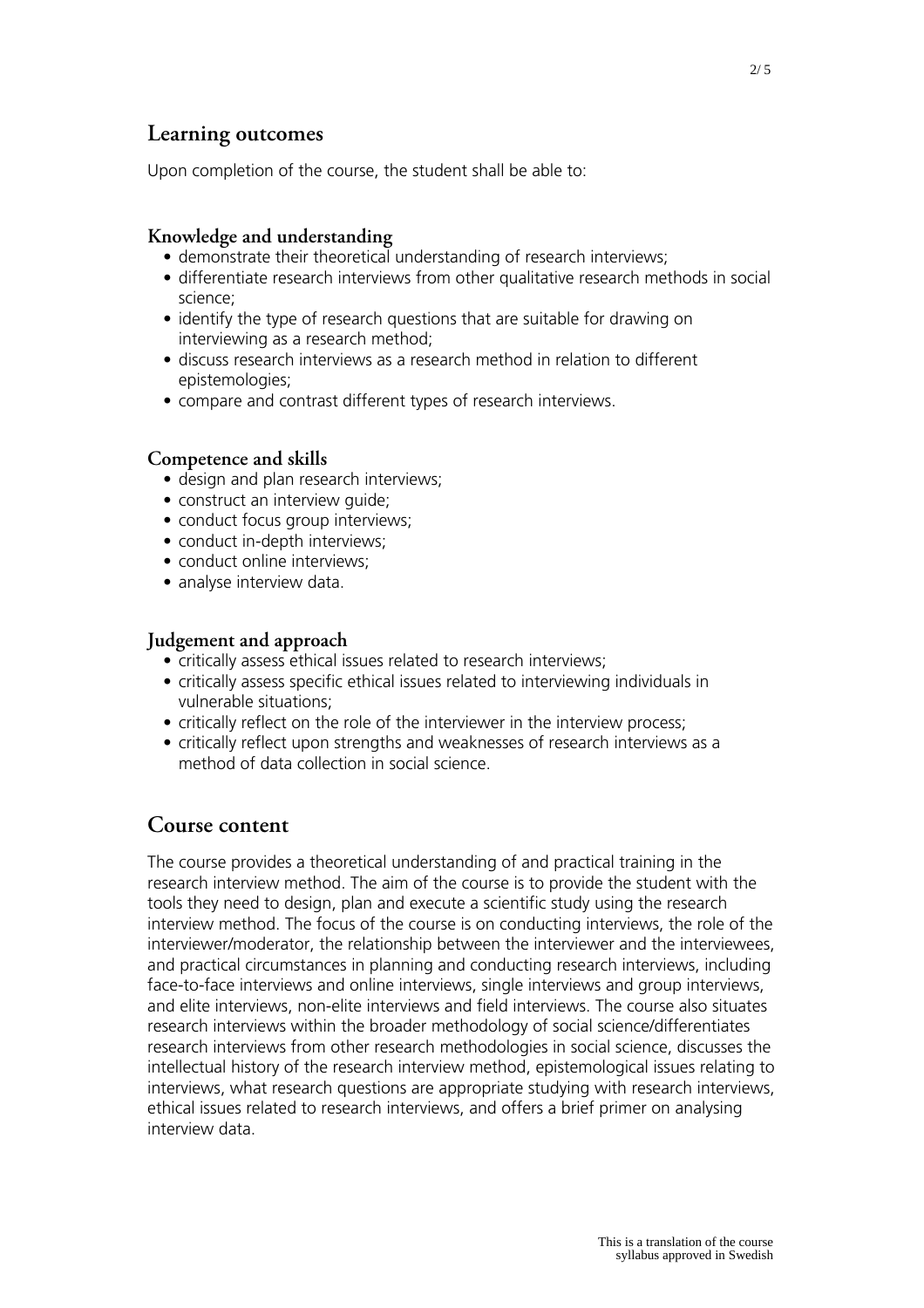## **Course design**

The course consists of lectures, workshops, and a final paper.

During the course, the student develops the design of a scientific study using research interviews. In order to enhance the learning experience, the students are divided into peer learning groups where the assignments are discussed and where they do exercises. The lectures introduce an overview of the interview process and theoretical concepts. The workshops allow the student to focus on/engage with the practical aspects of interviewing. The workshops concentrate on different parts of the research process, ie from designing research questions, "sample" strategies, interview guides, recruitment of participants, to conducting various types of interviews, transcribing and analysing interview data. Before each workshop, there is a mandatory assignment to be sent to the teacher and to the peer learning group.

Unless there are valid reasons to the contrary, compulsory participation is required in workshops (group work). Students who have been unable to participate due to circumstances such as accidents or sudden illness will be offered the opportunity to compensate for or re- take compulsory components. This also applies to students who have been absent because of duties as an elected student representative.

#### **Assessment**

Assessment is based on an individually written paper related to the course content and the course literature.

The course includes opportunities for assessment at a first examination, a re-sit close to the first examination and a second re-sit for courses that have ended during that school year. Two further re-examinations on the same course content are offered within a year of the end of the course. After this, further reexamination opportunities are offered but in accordance with the current course syllabus.

The examiner, in consultation with Disability Support Services, may deviate from the regular form of examination in order to provide a permanently disabled student with a form of examination equivalent to that of a student without a disability.

*Subcourses that are part of this course can be found in an appendix at the end of this document.*

### **Grades**

Marking scale: Fail, E, D, C, B, A.

The grade for a non-passing result is Fail. The student's performance is assessed with reference to the learning outcomes of the course. For the grade of E the student must show acceptable results. For the grade of D the student must show satisfactory results. For the grade of C the student must show good results. For the grade of B the student must show very good results. For the grade of A the student must show excellent results. For the grade of Fail the student must have shown unacceptable results.

For a grade of Pass on the entire course, the student must have been awarded at least E on all assessments for which the grading scale A–E+Fail applies, and the grade of Pass on all assessments for which the grading scale Pass – Fail applies. The student must also have participated in all compulsory components.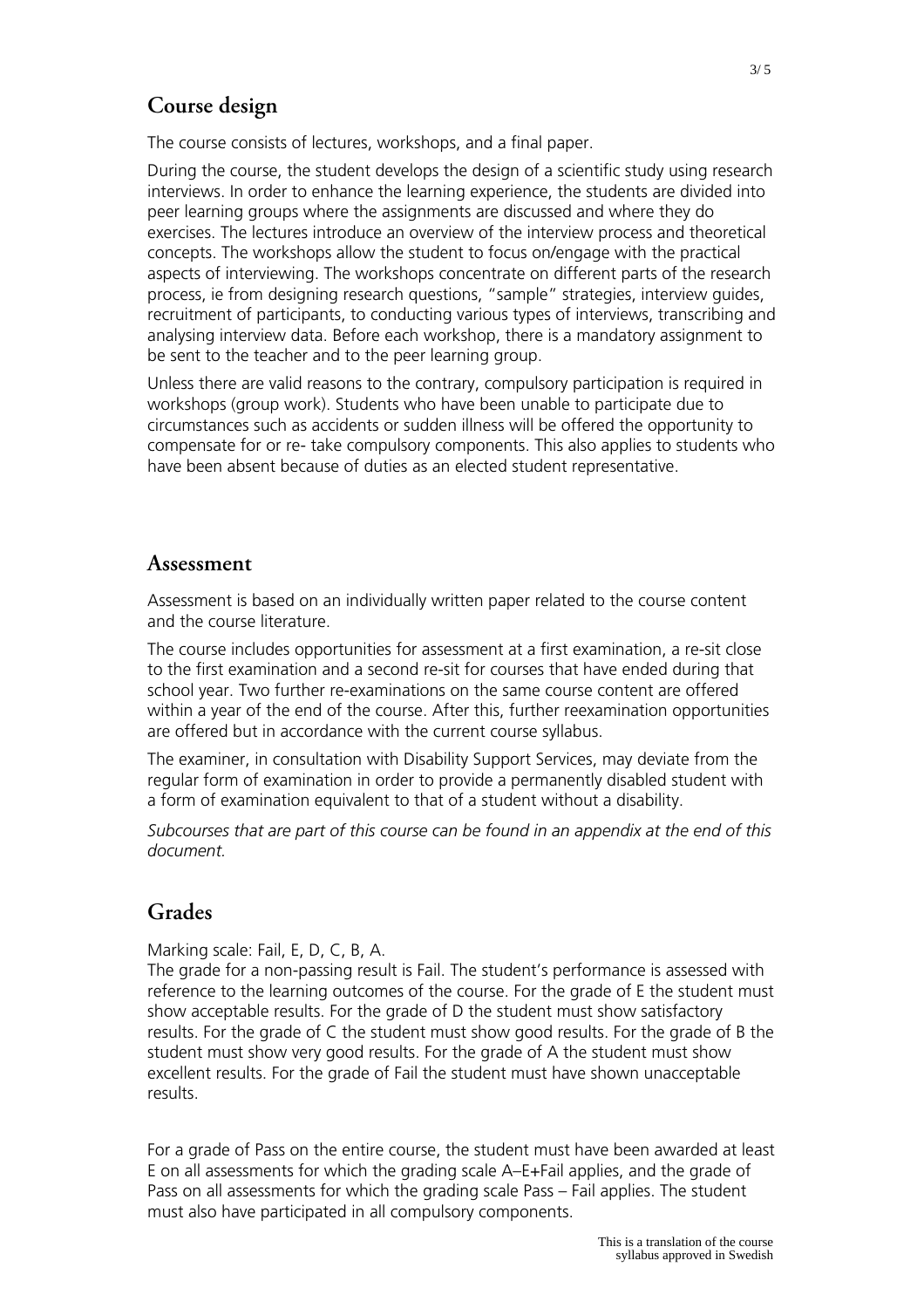The student's final grade on the course will be determined based on the results of the individually written paper.

At the start of the course, students are informed about the learning outcomes stated in the syllabus and about the grading scale and how it is applied on the course.

### **Entry requirements**

To be eligible for the course students must have a Bachelor's degree with a major (i.e. at least 90 ECTS credits) in Development Studies, Gender Studies, Human Geography, Political Science, Social Anthropology, Social Work, Sociology or Sociology of Law, or the equivalent.

Oral and written proficiency in English equivalent to English 6/B (advanced) from Swedish upper secondary school is a requirement. International qualifications will be assessed in accordance with national guidelines.